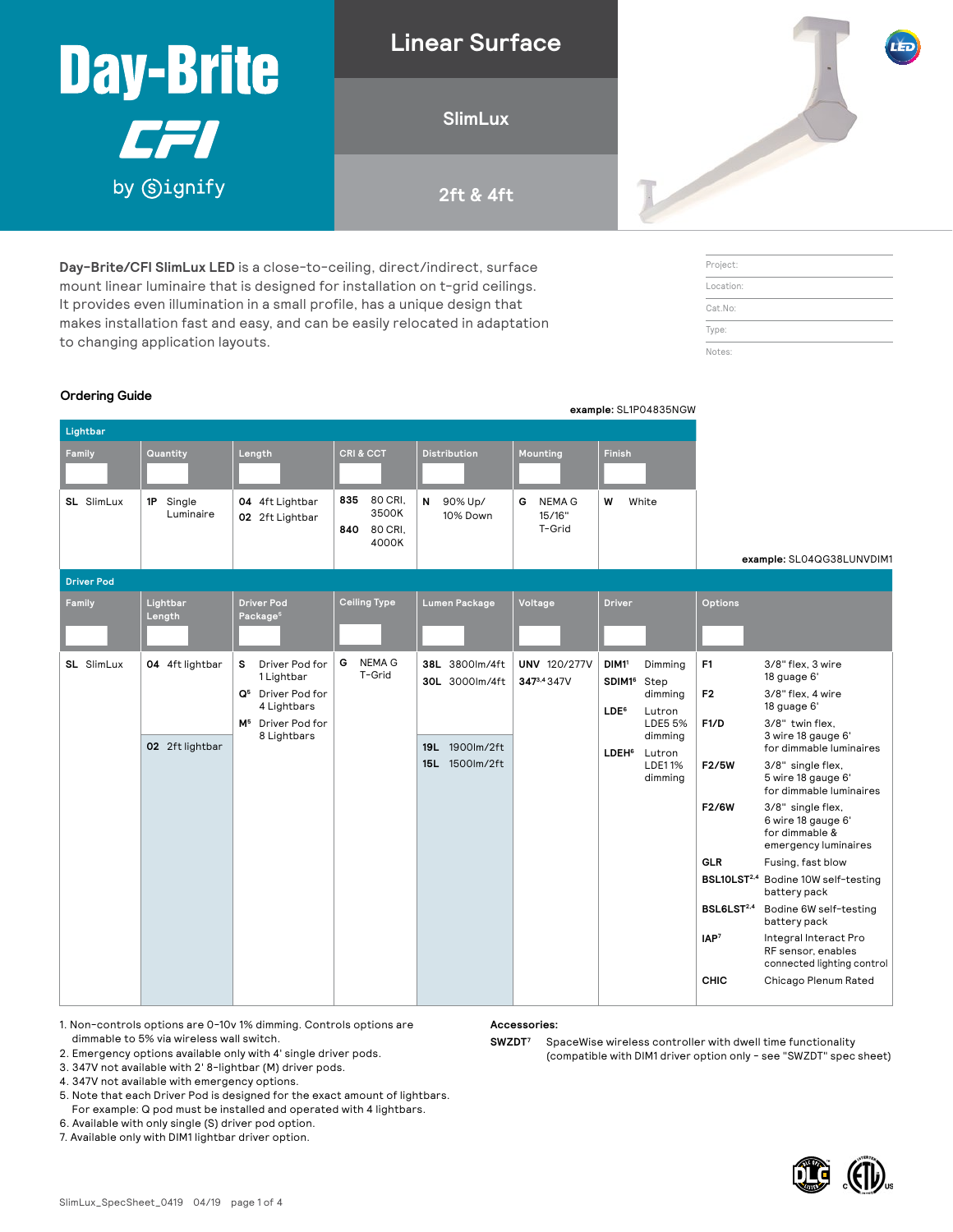## **SlimLux** LED Linear surface

#### **Dimensions**

Lightbar





\*All Driver Pod Ports must be connected to individual Lightbars.

\*\*Single (S) driver pod is direct wire to lightbar. Quad (Q) and Oct (M) driver pods include two-port push in wire connections.

\*\*\*Oct (M) driver pod includes four connection ports on each side of splice box.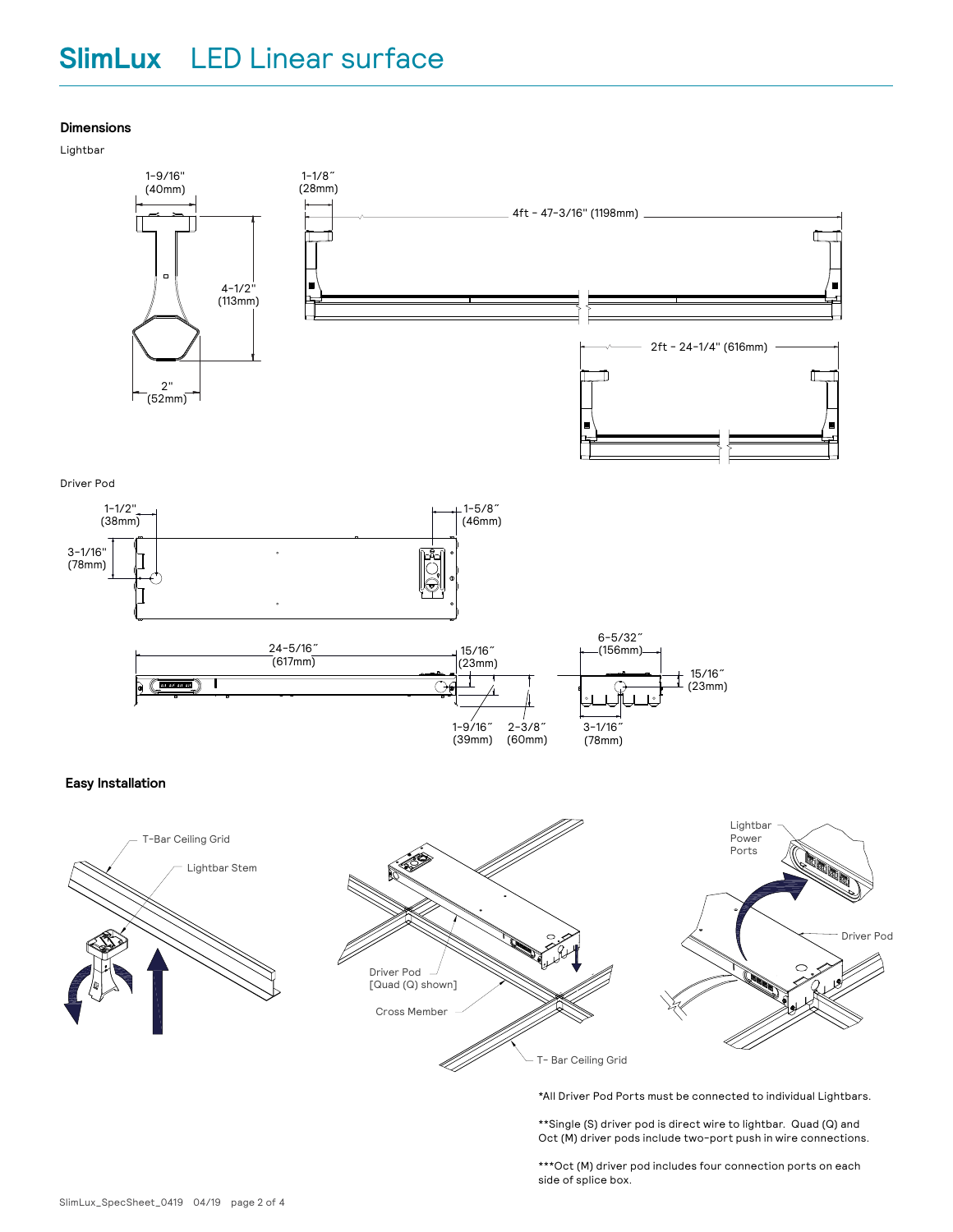#### **Specifications**

#### **Optical System**

The optical system is driven by thin LEDs coupled to a unique optical lens. The asymmetric multifaceted reflection/refraction lens has been specifically engineered to create efficacious and homogeneous light extraction, providing a wide upper-hemisphere distribution and a subtle glow which can be seen from below. The distribution for this luminaire is 90% up-light and 10% down-light.

#### **Construction**

- Housing: Polycarbonate
- Mounting: Stems and light bar ends are made from injection molded polycarbonate
- Luminaire Weight : 2lb/4ft; 0.5lb/2ft

#### **Electrical**

- SlimLux lightbars are to be installed only with SlimLux driver pods.
- Lightbars are class 2 low voltage, 30-36vDC typical.
- Lightbar power stem includes 19" class 2 wiring with thinned ends.
- Driver pods (ordered separately) are connected to building mains in the ceiling plenum space. Low voltage wires (by others) provide power to the lightbars.
- Single driver pods are direct wire to lightbars. Quad (Q) and Oct (M) driver pods include two-wire push in ports.
- Driver pods include integral clips for mounting to T-bar above the ceiling.
- Compliance to CAN ICES-005-A/ NEB-005-A and FCC Part 15-A.

#### **Standard Drivers**

- Philips Advance Xitanium 0-10V, 1-100% (DIM1 option code).
- Class 2 rated output, Consult Day-Brite for other available drivers.
- Power Factor: >0.90
- Total Harmonic Distortion: <20%
- Other driver options including step dimming and Lutron are available.

#### **Optional Battery Pack**

• Philips Bodine, 90 min, 6W or 10W. Class 2 rated output, located in the remotely mounted Driver Pod Emergency lumen output.

#### **Lumen Maintenance**

LEDs have been tested by the manufacturer in accordance with IESNA LM-80 at an ambient temperature of 25°C, the LED lumen maintenance expectation according to IES TM-21-11 is: L70 >70,000 hrs suspended (Reported methodology).

#### **Source Color**

LEDs rated for color rendering CRI >80, R9 >9 and fixture to fixture color accuracy within 3 SDCM.

#### **Ends**

• Easy plug and play installation with nominal 4ft modules and 2ft modules. See dimension drawings for exact measurements.

#### **Mounting**

- Stems are compatible with NEMA G 15/16" wide T-bar. • Stems twist lock to T-bar and
- lightbar snaps to stem for quick installation. • Standard mounting allows for a
- flush ceiling tile only. For tegular tiles, refer to dimensional line art for stem top dimensions.

#### **Controls**

#### **SpaceWise DT (SWZDT)**

- Remote mounted, installed as an accessory controlling up to 730VA load at 120V.
- Commissioning via compatible Android phone and Philips Field App.
- Dimming via compatible wireless wall switch only (see below)
- Register for commissioning app at [https://www.componentcloud.](https://www.componentcloud.philips.com/#/register) [philips.com/#/register](https://www.componentcloud.philips.com/#/register).
- Integral sensing options (SWZDT, IAP) may not be combined.
- For more information including recommended switches, refer to [http://www.lightingproducts.](http://www.lightingproducts.signify.com/documents/webdb2/DayBrite/pdf/SWZDT_sensor.pdf) [signify.com/documents/webdb2/](http://www.lightingproducts.signify.com/documents/webdb2/DayBrite/pdf/SWZDT_sensor.pdf) [DayBrite/pdf/SWZDT\\_sensor.pdf](http://www.lightingproducts.signify.com/documents/webdb2/DayBrite/pdf/SWZDT_sensor.pdf).
- For more information on the SWZDT accessory, refer to<http://> [www.lightingproducts.signify.](http://) [com/Documents/webdb2/](http://) [Philips%20Controls/pdf/](http://) [SpaceWise\\_DT\\_controller\\_IPS.](http://) [pdf.](http://)

#### **Interact Pro (IAP)**

- Interact Pro brings the power of connected lighting to small and medium businesses without the complexity usually associated with connected lighting.
- Interact Pro sensor attaches to adjacent T-bar, signal propagation from above ceiling.
- Interact Pro includes an app, a portal and a broad portfolio of wireless Luminaires, lamps and retrofit kits all working on the same system.
- Commissioning via Interact Pro App (Android or iPhone).
- Prepare commissioning remotely via Interact Pro portal.
- Requires compatible Interact Pro Gateway and internet connectivity for commissioning.
- Compatible with UID8451/10 ZigBee Greenpower wireless dimmer switch.
- Compatible with wireless Occ sensor (OCC SENSOR IA CM IP42 WH 10/1) or wireless Day/Occ sensor (OCC MULTI SENSOR IA CM WH 10/1).
- For more information on Interact Pro visit: **[www.interact-lighting.](http://www.interact-lighting.com/pro) [com/pro](http://www.interact-lighting.com/pro).**
- For more information on Interact Ready visit: **[www.philips.com/](http://www.philips.com/interactready) [interactready](http://www.philips.com/interactready).**

#### **Validation**

- cETLus listed for use in damp locations .
- CCEA Chicago Plenum option available.
- IC Rating: for Driver Pods with 1 and 4 lightbars only.
- Lightbars are RoHS compliant. • SlimLux luminaires are
- Designlights Consortium® qualified. Please see the DLC QPL list for exact catalog numbers (**[www.designlights.org/QPL](http://www.designlights.org/QPL)**).
- SlimLux is DLC standard listed as a DC system in the linear ambient luminaire with indirect category.

#### **WELL Building Standard®**

The WELL Building Standard® is the first standard to integrate human health and wellness into the design,construction, maintenance and operations of buildings. SlimLux contributes toward satisfying feature L04 under the WELL Building Standard®. International WELL Building Institute™ and the related logo are trademarks used with permission from the International WELL Building Institute™.

#### **Environment**

Rated for dry or damp locations in operating ambient temperatures 0-30°C (32-86°F).

Many luminaire components, such as reflectors, refractors, lenses, sockets, lampholders, and LEDs are made from various types of plastics which can be adversely affected by airborne contaminants. If sulfur based chemicals, petroleum based products, cleaning solutions, or other contaminants are expected in the intended area of use, consult factory for compatibility. Not suitable for natatorium environments.

#### **Warranty**

Five-year luminaire limited warranty including LED boards and driver pods. Visit **[www.signify.com/](http://www.signify.com/warranties) [warranties](http://www.signify.com/warranties)** for complete warranty information.